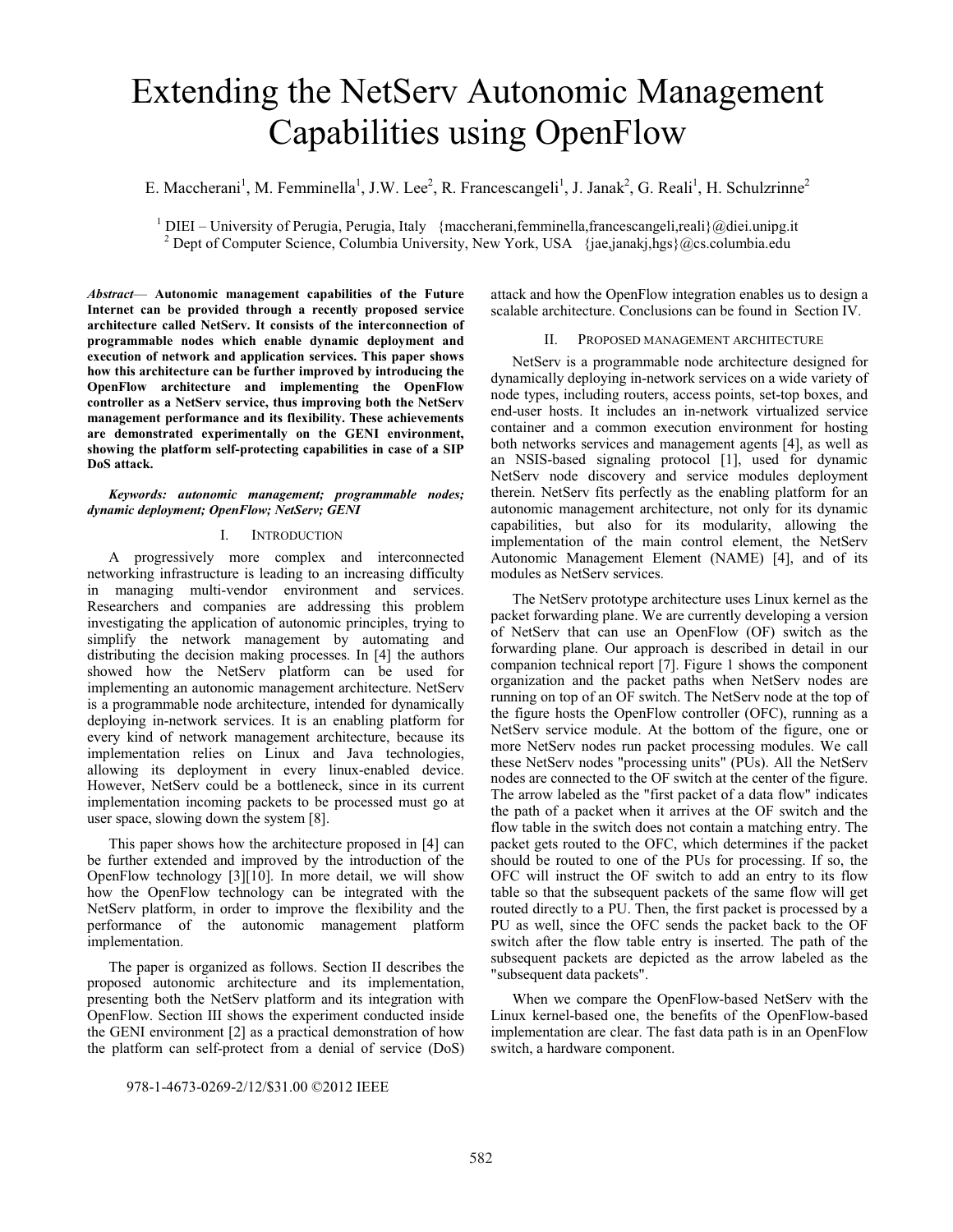

Figure 1 – OpenFlow-enabled NetServ node architecture.

The packets that do not require processing by PUs will get forwarded at the line rate. Moreover, the ability to attach multiple PUs to the OF switch effectively eliminates the scalability problem associated with a single NetServ node. This, in fact, is the key feature that enabled us to design the *scalable* autonomic management architecture that we present in this paper.

The integration of an OF switch inside the NetServ architecture enables advanced features and capabilities from an autonomic management point of view. External services, or the NAME itself, can exploit remote calls to the OFCs, and hence to OpenFlow-enabled NetServ nodes, in order to totally control the data path layer. Gathering several information about the state of the nodes or traffic statistics is useful to estimated an accurate network context. Using this information, the management engine can easily detect fault situations and alarms, and plan requested actions to restore a stable network state. The OpenFlow data path can be utilized to perform active network management operations directly mangling packet flows, such as dynamically redirect or output it to certain ports, split/join/drop flows, manipulate VLANs tags and priorities, change fields of layer 2/3/4 headers, create queues for Quality of Service support. All this capabilities are performed in hardware, so they run at wire speed and allows avoiding processing bottlenecks. The OFC exploits Link Layer Discovery Protocol (LLDP) capabilities to reconstruct its local network topology. The OpenFlow/NetServ integration also adds important features to the OpenFlow architecture, since it can exploit the capabilities of NSIS signaling to discover which part of the network is managed with OF switches and OFCs. This can be done utilizing the newly proposed NSIS extension [6].

## III. CASE STUDY

This section describes an experiment showing the NetServ platform protecting a SIP server from a DoS attack. This scenario will make use of an IP flow-based intrusion detection technique [5]. The final goal is to show how OpenFlowenabled NetServ nodes can enhance the autonomic management capabilities of such a solution, in particular in terms of performance and reliability. In order to detect network attacks, the usual approach for intrusion detection is to inspect the content of every packet, a technique also known as deep packet inspection (DPI). However DPI cannot easily be performed at high speeds, so researchers are investigating alternative approaches, such as flow-based intrusion detection [5]. In that kind of approach the analysis is carried out on the "flow" data, instead of analyzing the contents of each individual packet. An IP flow is defined as a set of IP packets passing through an observation point during a certain time interval. All packets belonging to the same flow have a set of common properties, such as source and destination addresses, port numbers and IP protocol. The flow-based intrusion detection is a two-step process, the flow exporting and the flow collection. The first one is responsible for creating flow records from observed traffic. This module extracts the packet header from each packet, marks it with a timestamp and pass it to the flow collector. The flow collector stores these data for monitoring and analyzing it. Flows represent aggregated information regarding network interactions and do not carry payload. With these data, it is still possible to identify communication patterns between hosts and identify most attacks, such as denial of service (DoS), scans, worms and botnets. Flow-based detection can be seen as a complement of packet inspection. Both techniques can be combined into a twostage detection process. First, a flow-based approach can be used to detect certain network attacks or a suspicious flow. Then, a DPI can be used to additionally protect a critical server or to deeply analyze the nature of a specific flow.

Although most contributions in this area rely on centralized data processing, our architecture easily allows using distributed PUs implemented as a NetServ service and deployable in every NetServ node. Moreover, we can also implement a distributed flow-based detection, because also flow exporting modules can be remotely deployed.

Figure 2 shows the network topology of this experiment, which we have implemented in the GENI platform [2]. The victim of the attack is a SIP application server (AS) attached to an OF switch, which is part of a OpenFlow-enabled NetServ (OF/NS) node. This node consists of an OF switch and multiple PUs. A separate NetServ node runs the OFC (we selected Beacon [8] since it can be easily integrated in OSGi, see also [7]) and the NAME as service modules. A Flow-based Intrusion Detection System (FIDS) service module runs inside PU1, implementing both the flow exporting and the flow collector modules. It records all packets directed toward the SIP AS, reporting statistics to the NAME module. In our experiment, we have chosen to directly forward the packets to the SIP AS by the OF switch, so as to reduce latency of data packets. At the same time, all SIP traffic is duplicated and sent to the PUs to monitor and analyze the traffic.

Figure 3 shows the signaling flow for the experiment. At time  $t_1$  several SIP requests arrives to the SIP AS. Different flows goes through the NetServ-enabled routers (NS1, NS2, NS3) and converge to the OF/NS node. Flows are directed to the AS and, at the same time, they are replicated to the first processing unit (PU1), in charge to analyze all the packets with the FIDS module. At time  $t_2$  an unknown attacker starts a SIP DoS passing for the NS1 node. The FIDS on PU1 detects it, activate autonomously the DPI module to further analyze traffic and informs the NAME.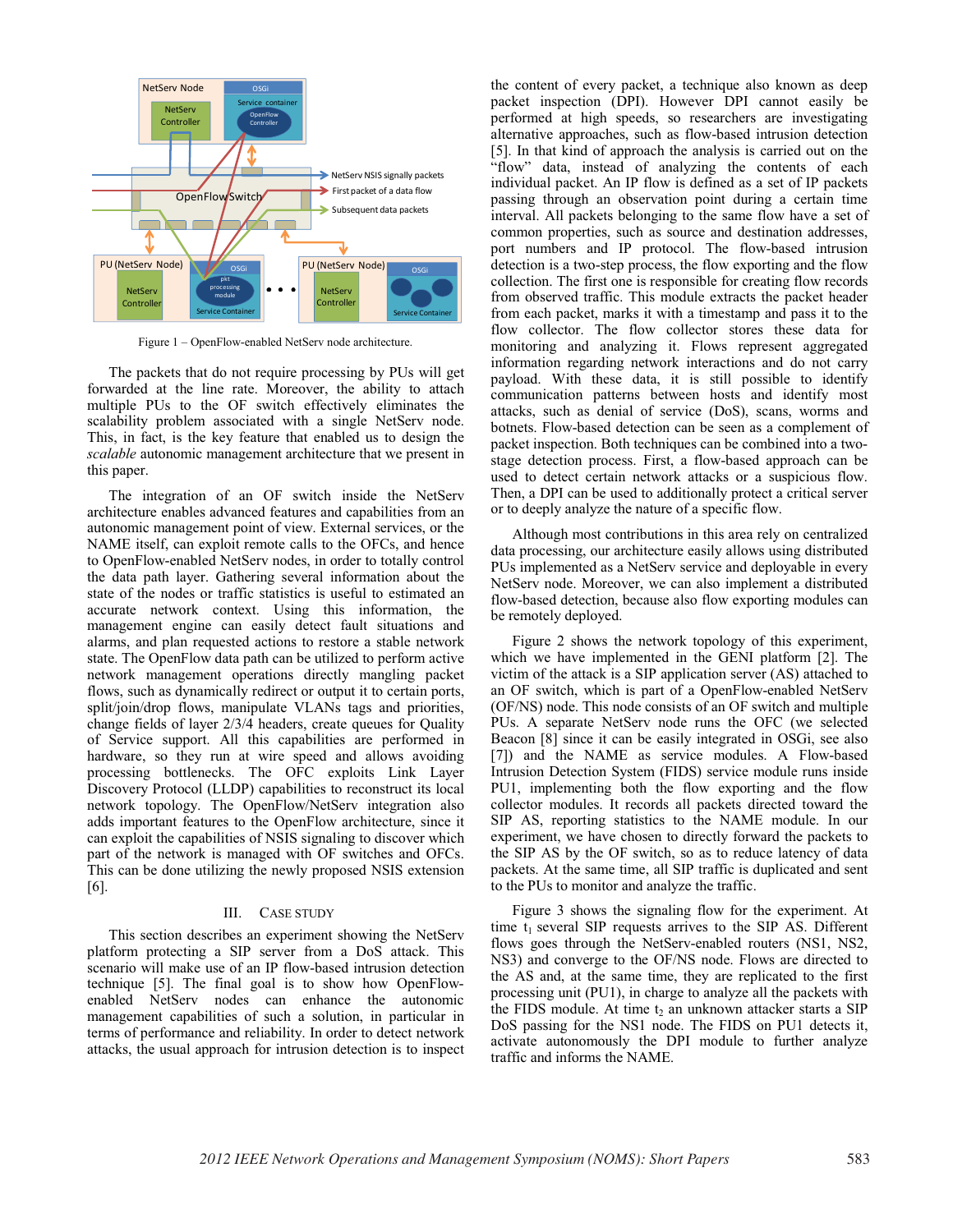

Figure 2 – Network topology for our DoS experiment on GENI.

It decides to send probe requests in all directions [4][6] to discover NetServ nodes that can potentially run an intrusion detection and prevention service (IDPS). NAME chooses the NS1 node as the best candidate for this goal. When the IDPS is deployed into NS1, the service itself takes care of the malicious flow, blocking it if necessary (at time  $t_3$ ). The attack increases and it is wide spread across several paths (time  $t_4$ ). In our test bed it goes through NS2 and NS3 nodes. NAME recognize the increased attack rate, and, at first, decides to instantiate additional OF/NS nodes's processing unit to avoid processing bottlenecks on PU1. It can takes advantage of OF/NS capabilities, enabling parallel packet processing through multiple modules in different PUs. So the NAME can deploys the FIDS+ IDPS service in PU2 and PU3, and instructs the OFC to split the packets flow over several output ports, in order to reach each processing node (time  $t<sub>5</sub>$ ). On the basis of reports also from PU2 and PU3, NAME deploys the IDPS service also in the other NetServ boundary nodes, in order to definitely block the attack (time  $t_6$ ).

Figure 4 shows the runtime behaviour of the experiment, in particular the packet rate of the ingress (solid) and egress (dotted with marker) interfaces of NetServ boundary nodes. The ingress interface is the one receiving the aggregate malicious traffic, and the egress interface is the one forwarding the unblocked portion of such traffic towards the victim. The SIP server curve (green with marker) shows the traffic arriving to the victim server. The SIP traffic sent before the attack is 15 packets per second (pkt/s) and the sustainable rate for the SIP server is 20 pkt/s. When the attacks begins at  $t_2$ =28s, an *extra* traffic beyond the background traffic arrives at the SIP server, with an attack intensity  $I_r$  measured in pkt/s (in this case  $I_r = 25$ pkt/s, see solid red line). The autonomic system takes few seconds to recognize it and take the appropriate decisions. In this case we have that the malicious portion of the traffic is dropped, leaving the good one untouched.

During the second phase of the attack, starting at  $t_4$ =48s, the aggregate intensity on the victim is doubled  $(2\times I_r)$ . As in the previous case, after few seconds, the system react and returns to an acceptable state. We have repeated this experiment at different attack rates *Ir*, to figure out how the reaction time of our autonomic platform changes, measured at the ingress interface of the SIP AS. It shows that the reaction time is basically insensitive to increasing values of traffic intensity (see Table I). It is about 1.6 s for the first attack, and 2.4 s for the second one.



Figure 3 – Signaling Flow for the GENI experiment.

This increments is justified by the procedure for deploying additional PUs (PU2 and PU3) and to wait their processed data to deploy additional DPI modules on NS2 and NS3.

The overhead added by having the OFC exchanging messages with the OF switch is equals to 15 Kb/s. The signaling overhead between the NAME and the various NetServ modules has an average rate of 24 Kb/s, while during the modules deployment we have a peak rate of 500 Kb/s for about 20 ms.

The OF/NS architecture has been designed in order to permit packets processing inside NetServ modules. In fact, after a packet is processed by a PU, it goes out and come back to the OF switch, where it is forwarded to the destination (see also [9]). When the processing must be splitted across several PUs, the OFC informs the OF switch that a certain type of packet flow must be equally splitted to the NICs where the PUs are attached. Now, to the best of our knowledge, it is not possible to perform this type of action inside a commercial OF switch, but it will be possible with device compliant with OF specifications v.1.2. It will contain an extension of the usual flow mod command that can match every bit inside the packet header, so we can utilize, e.g., the packet identification field in the IP header (IP ID), to split the packet flow by comparing it to a bitmask. In our implementation, we replicate the whole packet flow to each involved PU. The packet separation is done inside the linux kernel, taking advantage of the netfilter u32 module that can extend a filtering rule matching a certain bit's pattern of a packet. So part of the traffic is just dropped by the kernel, whereas the portion matching the bitmask on the IP ID is forwarded to the user space to NetServ modules. We tested the scalability of this replication scheme on the PUs of the OF/NS node with a DPI service performing signature search inside the packet headers and payload.